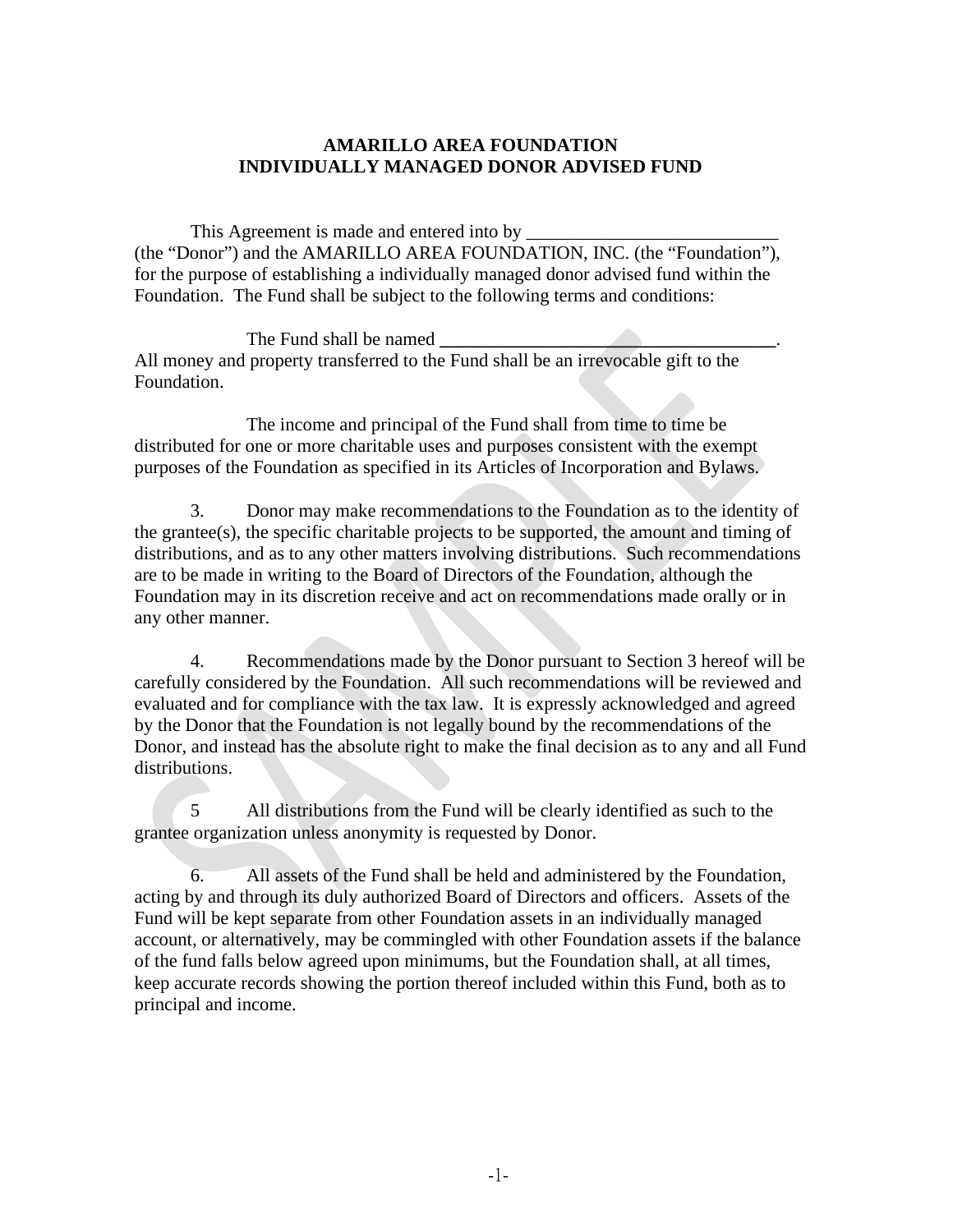7. A separate Fund account shall be established on the books of the Foundation to be used for accounting control of all Fund assets. As contributions of cash and other assets are received by the Foundation from time to time with designation by the Donor that they be added to and made a part of this Fund, such designation will be honored by the Foundation, and all such amounts, as Fund assets, shall be subject to all of the terms and conditions hereof.

8. The assets of the Fund may be invested in the discretion of the Foundation and in accordance with its Articles of Incorporation, Bylaws and general investment policies. The market value of the Fund is not guaranteed by the Foundation and may fluctuate depending upon investment results. The Fund shall be charged with the costs of record-keeping and management attributable to it.

9. It is intended that the Fund be a component fund of the Foundation as defined in Section 1.170A-9(f)(11) of the Income Tax Regulations. As such, it will be subject to the governing instruments (i.e., the Articles of Incorporation and Bylaws) of the Foundation, as such instruments may be amended from time to time, and Fund assets will be treated in the Foundation's periodic financial reports as funds of the Foundation. This agreement shall be interpreted in a manner consistent with the foregoing intention and so as to conform to the requirements of the Code and any regulations applicable to the intended tax status of the Foundation as an organization described in Section  $501(c)(3)$  of the Code and which is not a private foundation within the meaning of Section 509(a) of the Code.

10. As required in Section 1.170A-9(f)(11)(v)(B) of the Income Tax Regulations, this Agreement is subject to the Foundation's authority to vary the terms of the gift. Notwithstanding anything else in this Fund agreement to the contrary, if any of the restrictions or conditions on the distribution of funds hereunder – in the sole judgment of the Board of Directors of the Foundation – become unnecessary, incapable of fulfillment, or not consistent with charitable needs in the geographic area served by the Foundation, then the Foundation may modify any such restriction or condition.

11. As required of a donor advised fund defined in Section 4966 of the Code, the Fund shall not (i) make distributions to individuals, private non-operating foundations, certain supporting organizations or to any organization for a non-charitable purpose; (ii) maintain excess business holdings as described under Section 4943(e) of the Code; (iii) engage in excess benefit transactions as described under Section 4958(c)(2) of the Code; or (iv) provide any private or personal economic benefit to the Donor or to any advisor or related party that is prohibited under Section 4967 of the Code (e.g., payment of tuition, annual membership dues, admission charges or auction purchases at annual charity fund-raising event, etc.).